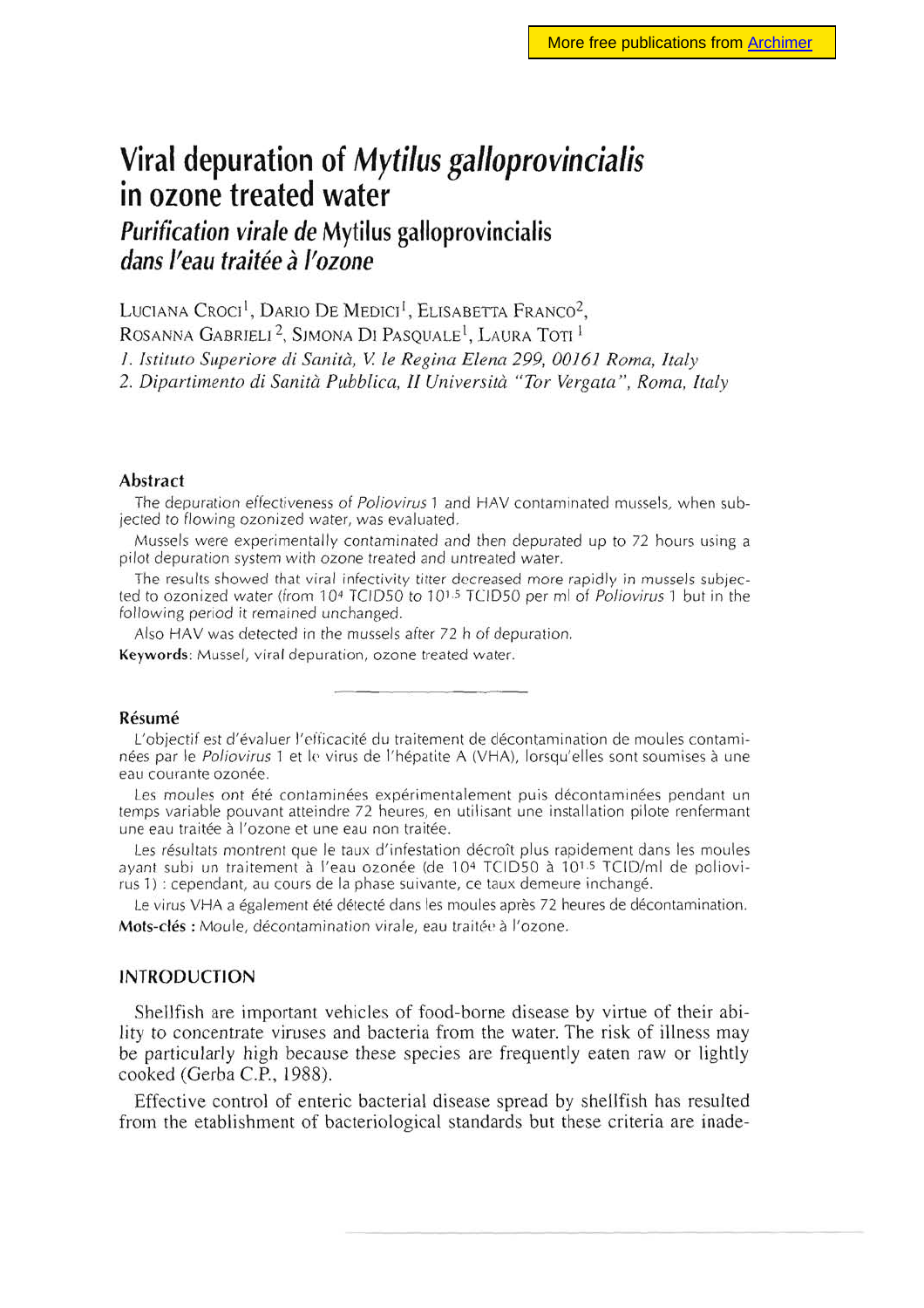quate for the control of viral contamination. In fact no statistically significant relationship has been shown between concentrations of enteric viruses and fecal coliform bacteria in shellfish or shellfish growing waters (Goyal S.M. et al, 1979; Wait D.A. et al, 1983).

Several water desinfection processes for depuration of contaminated mussels are used (Richards G.P, 1988). However, while fecal indicator bacteria and enteric bacterial pathogens are eliminated at similar rate, this rate is not the same for coliform bacteria and viruses (Cook D.W. and Ellender T.D., 1986; Gerba C.P., 1988). The depuration of shellfish, if properly conducted, will reduce the risk, but the product can still contain viruses (Metcalf T.G. et al, 1980). Several epidemiological studies have suggested that shellfish may play a significant role particularity in the transmission of *Hepatitis* A virus (Gerba C.P., 1988; Mele A. et al, 1989; Sobsey M.D., 1987).

The present study was conducted to determine the effectiveness of a selfcleansing mechanism of mussels (Mytilus galloprovincialis) contamined with Poliovirus 1 and Hepatitis A virus (HAV), when subjected to flowing ozonized water.

# **Material and methods**

# **Viruses and viral assays**

HAV laboratory strain was grown and titrated in FRp/3 cell culture (Venuti et al, 1985).

Water and mussel samples were diluted 1:10 in cell culture medium and inoculated in cell monolayers. After 2 h absorption at 37°C, inoculum was removed, medium added and tissue cultures were kept at 34°C for 15 days, changing medium every 3-4 days. Cells were then freeze-tawed 3 times and tested by commercial Elisa (Enzyme linked immuno sorbent assay) test for HAV antigen (Hepanostika, Organon Teknika).

Poliovirus 1, Mahoney strain, was cultured and titrated in VERO cell line, using 96 wells tissue culture plates and 100 pl inoculum. Four wells were infected for each dilution and the cytophatic effect was assessed after 72 hours. The infectivity titter was calculated according the method of Reed and Muench (1938).

# **Virus extraction from mussels**

Mussels (10) were rinsed with sterile distilled water; bodies and intervalve water were removed, diluted 1: 2 with sterile glycine buffer (0.05 M, pH 9.2), homogenised, freeze-thawed, gauze filtered and centrifuged at 10,000 rpm for 15 mn.

Appropriate dilutions of supernatant from mussels were made in Eagle Medium, modified Mac-Pherson-Stoker (BHK 0021 Eutroph), containing antibiotics (Kanamycin 20 mg; Streptomycin 120 mg; Penicillin 1000 U and Cotrimoxazole 30,000 U in 1 litre) and kept overnight at 4°C before testing in cell culture (Franco E. et al, 1990).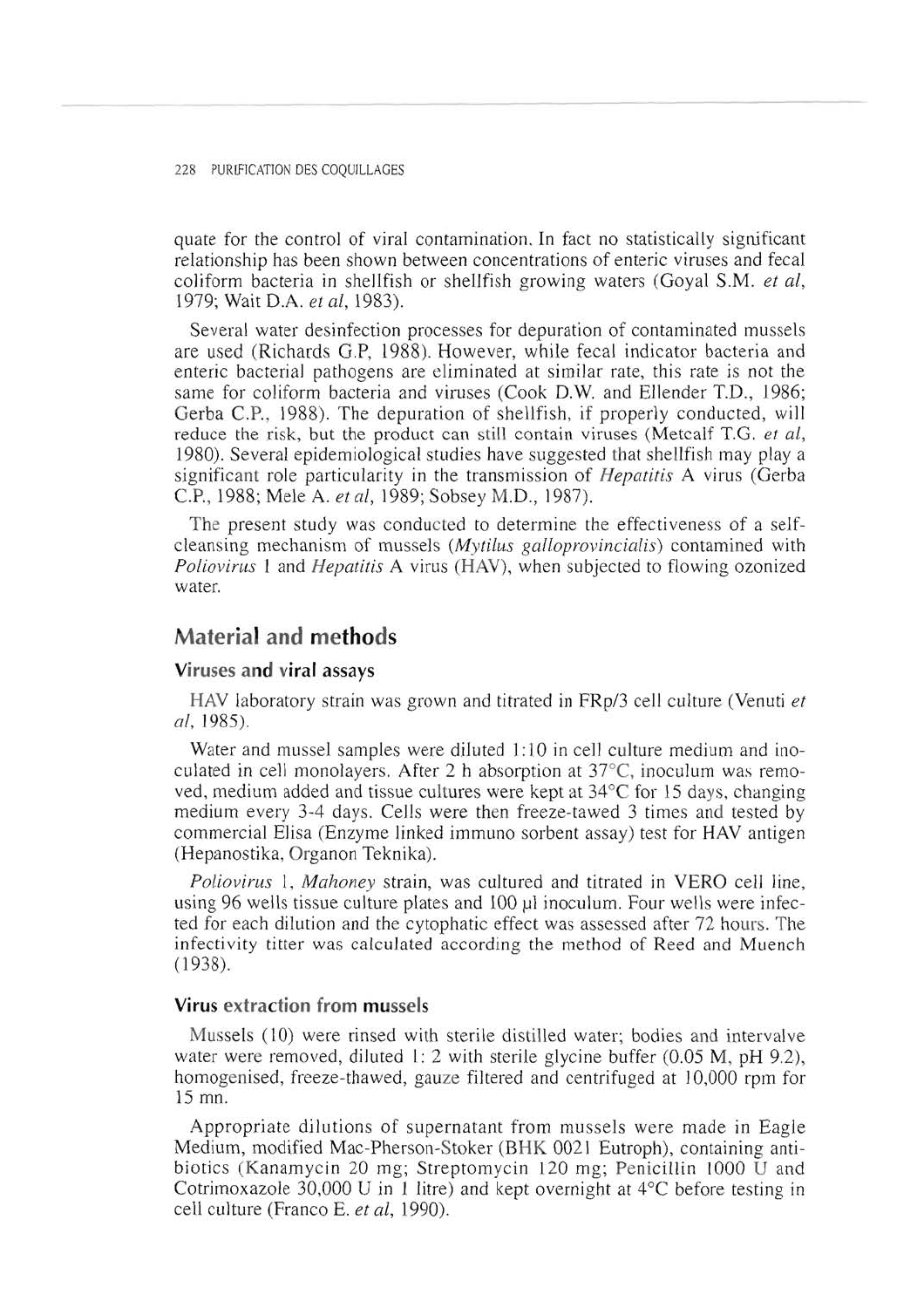# **Mussels contamination**

The contamination of mussels was performed in parallel with Poliovirus 1 and HAV.

Mussels (Mytilus galloprovincialis) were exposed to test viruses in tanks containing 1 litre per mussel of artificial marine water  $(d^{24} = 1020 - 1022)$ , prepared using synthetic marine salt (Istant Ocean-Aquarius System).

Viruses were added to a final concentration of about  $10<sup>4</sup>$  TCID50/ml of water for Poliovirus 1 and 102 TCID50/m1 for HAV. Sea water salinity was 0.30- 0.3%, water temperature varied from  $15^{\circ}$ -18°C and oxygen values in the water were above 90% of air saturation, as measured using Dissolved Oxygen Meter YSI 58.

Mussels were exposed to viruses for up 2 hours, because in this time under our experimental conditions the maximal viruses concentration is reached (Franco E. et al, 1990).

#### **Mussels depuration**

Depuration was carried out using a pilot unit with a system for ozone treatment of water. Sea water was circulated between the aquarium and the ozone treatment tank by using a pump at a flow rate of approximately 6 liters/mn.

The instruments for the ozone production, yields about 360 mg/h of ozone for a sea water with  $d^{24} = 1020 - 1022$ .

The utilised ejector was constituted by a Venturi tube.

The mussels were elevated from the bottom of the aquarium on a perforated plastic tray to prevent recontamination with pseudofeces.

The depuration process was carried out with ozone treated and untreated water, under the physicochemical conditions above described.

Depuration was performed up to 72 hours. For each depuration time, i.e. 2, 24, 48 and 72 h ten mussels were examined.

# **Results**

The results of depuration experiments, run using Poliovirus 1 contaminated mussels are show in table I.

Depuration carried out in untreated sea water showed that Poliovirus I infectivity titre decreased from  $10^4$  to  $10^3$  TCID50/ml within first 24 hours and only a limited further decrease was seen after 48 and 72 hours. In ozone treated water a bigger decrease of the viral titre during the first 24 h was seen, but in the following period it remained unchanged ( $10^{1.5}$  TCID50/ml).

Similar results were obtained with HAV contaminated mussels in ozone treated or untreated water.

HAV antigen was detected in water, in mussels after contamination and in mussels depurated 2, 24, 48 and 72 hours.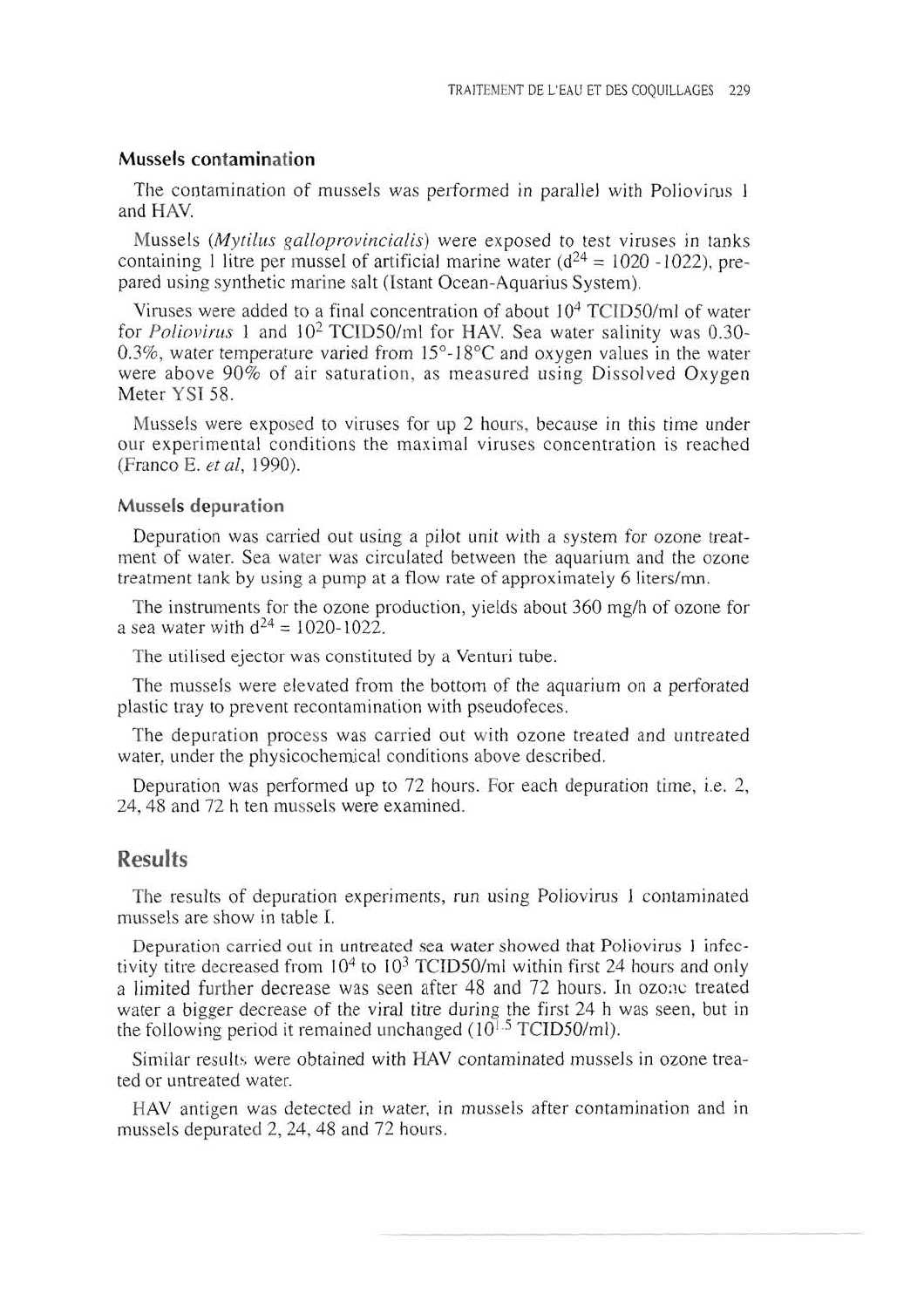| Time (h) | Poliovirus 1 (TCID50/ml) (*) |                          |
|----------|------------------------------|--------------------------|
|          | Untreated                    | Ozone treated water      |
|          | 10 4.0                       |                          |
|          | $10^{3.5}$                   | $10^{4.0}$<br>$10^{3.0}$ |
| 24       | $10^{3.0}$                   | $10^{1.5}$               |
| 48       | $10^{2.7}$                   | $10^{1.5}$               |
| 72       | $10^{2.5}$                   | $10^{1.5}$               |

## **Table** I: Depuration of Poliovirus 1 contaminated mussels in ozone treated and untreated water

(\*) Mean of 5 experiments

#### **DISCUSSION**

The epidemiological evidence cleary showed that enteric viruses were present in depurated shellfish which met acceptable bacteriological criteria (Gill O.N. et al, 1983).

It was suggested that viruses, particularly *Hepatitis* A virus, may persist in shellfish for longer periods than bacteria, requiring depuration longer than 48 h (Sobsey M.D. et al, 1987).

Depuration system require a desinfection treatment of recirculating water to prevent microbial build-up and recontamination of the shellfish.

Several methods of water desinfection, such as hypochlorites, iodophor, ultraviolet and ozone, are used in the world. But they are often ineffective in reducing enteric viruses levels, without interfering with mussels edibility characteristics (Richards G.P. 1988).

In this study experiments were carried out to evaluate the effectiveness of the depuration when viral contaminated mussels were subjected to flowing ozonized water. Ozonization is effective in reducing virus level in the contaminated seawater, *Poliovirus* 1 inactivation is reached in a few minutes (Toti L. et al, 1990).

Ozone treated water must be vigorously aerated before addition to depuration tanks, because residual levels can be toxic to shellfish.

The results of our experiments showed that shellfish depuration performed in ozonized water caused a more rapid reduction of viral titre, perhaps because a very low amounts of residual ozone, so that not interfere with normal shellfish physiological processes, during regular pumping activities could contribute to viral inactivation in situ.

However depuration process, under our experimental conditions, carried out up to 72 h in untreated or ozone treated water do not give assurance about virus elimination by mussels.